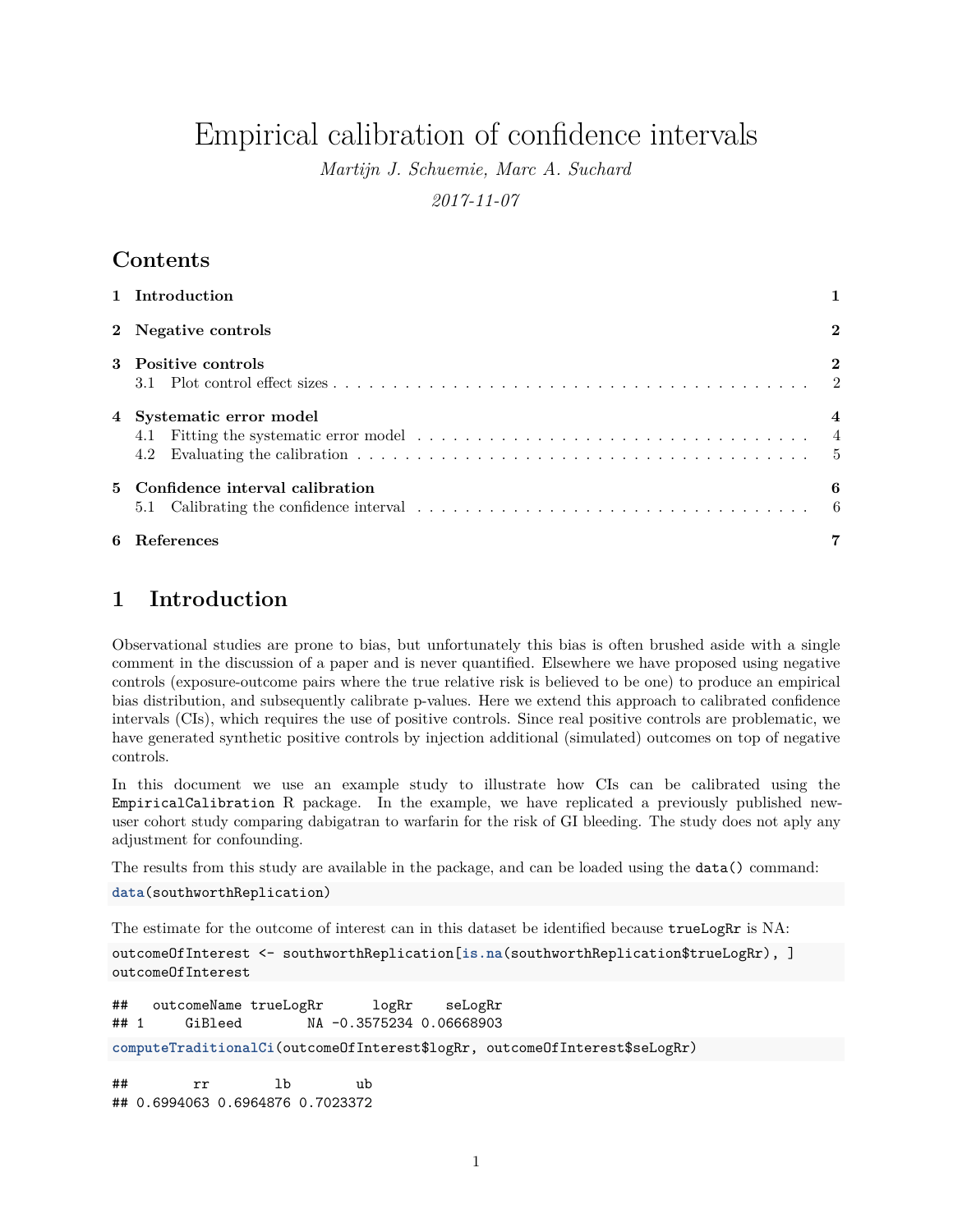Here we see that the effect estimate for GI bleed for dabigatran versus warfarin is 0.7, with a very tight CI.

### <span id="page-1-0"></span>**2 Negative controls**

Negative controls are drug-outcome pairs where we believe the drug does not cause (or prevent) the outcome. In other words, we believe the true effect size to be a relative risk of 1. We would prefer our negative controls to have some resemblance with out hypothesis of interest (in our example dabigatran vs warfarin and GI bleed), and we therefore typically pick negative controls where the outcome is the same (exposure controls), or the exposure is the same (outcome controls). In this example, we have opted for outcome controls, and have identified a set of outcomes not believed to be caused by either dabigatran or warfarin. We have executed exactly the same analysis for these outcomes, resulting in a set of effect size estimates, one per negative control:

```
negatives <- southworthReplication[southworthReplication$trueLogRr == 0 &
                                     !is.na(southworthReplication$trueLogRr), ]
```

```
head(negatives)
```

| ##    | outcomeName trueLogRr                  | logRr                       | seLogRr |
|-------|----------------------------------------|-----------------------------|---------|
| ## 4  | Neck pain                              | $0 -0.10015508 0.05005106$  |         |
| ## 6  | Curvature of spine                     | 0 0.01854604 0.08024194     |         |
| ## 10 | Dislocation of joint                   | $0 -0.143483420.11084576$   |         |
| ## 14 | Peripheral vertigo                     | $0 - 0.036274830.08998388$  |         |
| ## 21 | Effusion of joint                      | $0 -0.20650211 0.06302084$  |         |
|       | ## 25 Urinary tract infectious disease | $0 - 0.25308826 0.03858693$ |         |

### <span id="page-1-1"></span>**3 Positive controls**

Positive controls are drug-outcome pairs where we believe the drug does cause (or prevent) the outcome. In this case we have generated synthetic positive controls with various true effect sizes. Similar to the negative controls we have executed exactly the same analysis for these outcomes, resulting in a set of effect size estimates, one per positive control:

```
data(southworthReplication)
positives <- southworthReplication[southworthReplication$trueLogRr != 0 &
                                     !is.na(southworthReplication$trueLogRr), ]
```

```
head(positives)
```
## outcomeName trueLogRr logRr seLogRr ## 2 Neck pain 1.3862944 1.1466961 0.03324708 ## 3 Neck pain 0.6931472 0.5539283 0.03959980 ## 5 Neck pain 0.4054651 0.2888025 0.04344616 ## 7 Curvature of spine 1.3862944 1.3519970 0.05327228 ## 8 Curvature of spine 0.6931472 0.6918903 0.06357177 ## 9 Curvature of spine 0.4054651 0.4272736 0.06932738

#### <span id="page-1-2"></span>**3.1 Plot control effect sizes**

We can start by creating a forest plot of our controls:

```
controls <- southworthReplication[!is.na(southworthReplication$trueLogRr), ]
plotTrueAndObserved(controls$logRr, controls$seLogRr, controls$trueLogRr)
```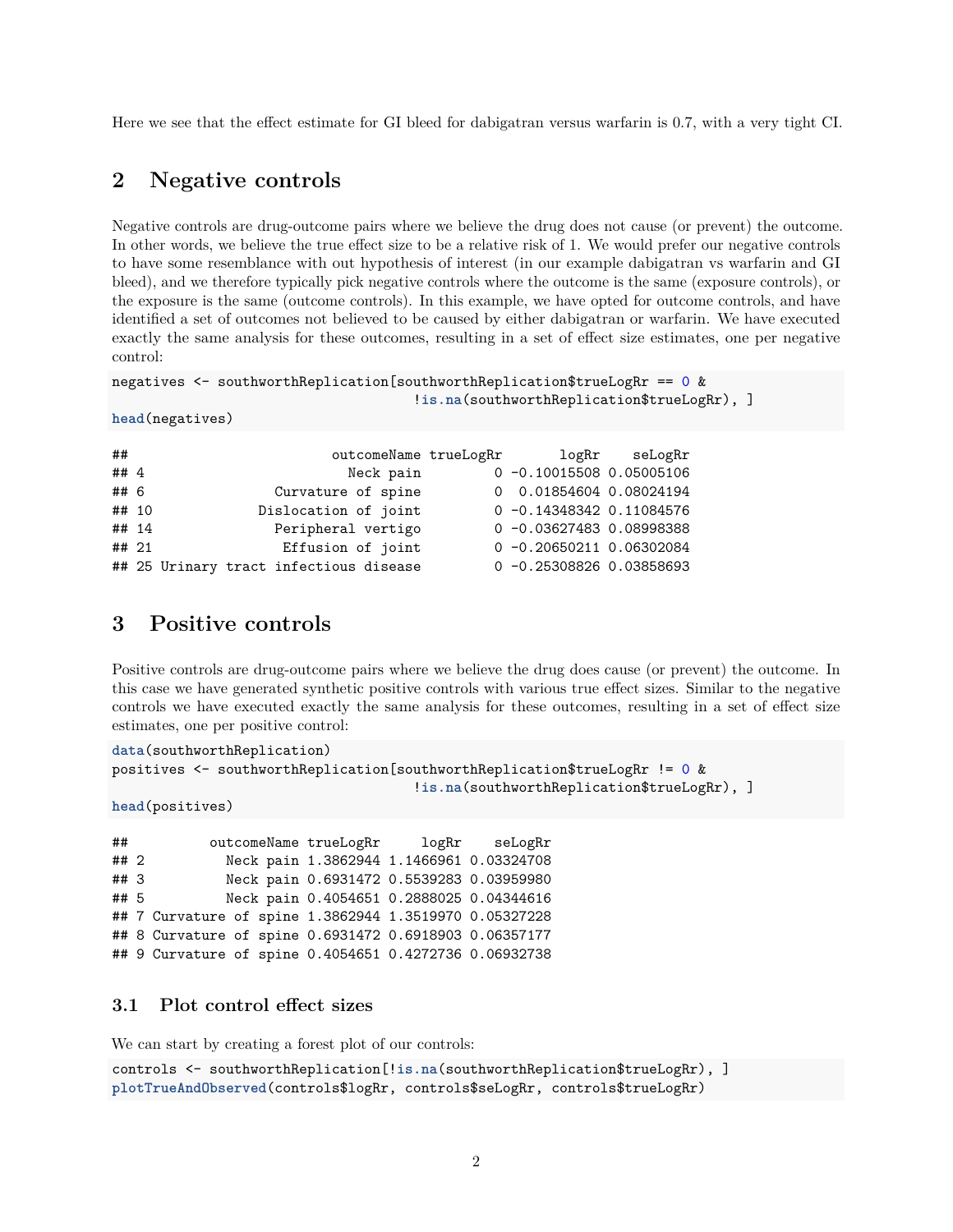

The thick black lines indicate the true effect size, and the blue and orange dots and lines represent the effect size estimate and 95% confidence intervals of the controls. We see that many controls have a confidence interval that does not include the true effect size (orange lines), certainly more than the expected 5%. This indicates the analysis has systematic error.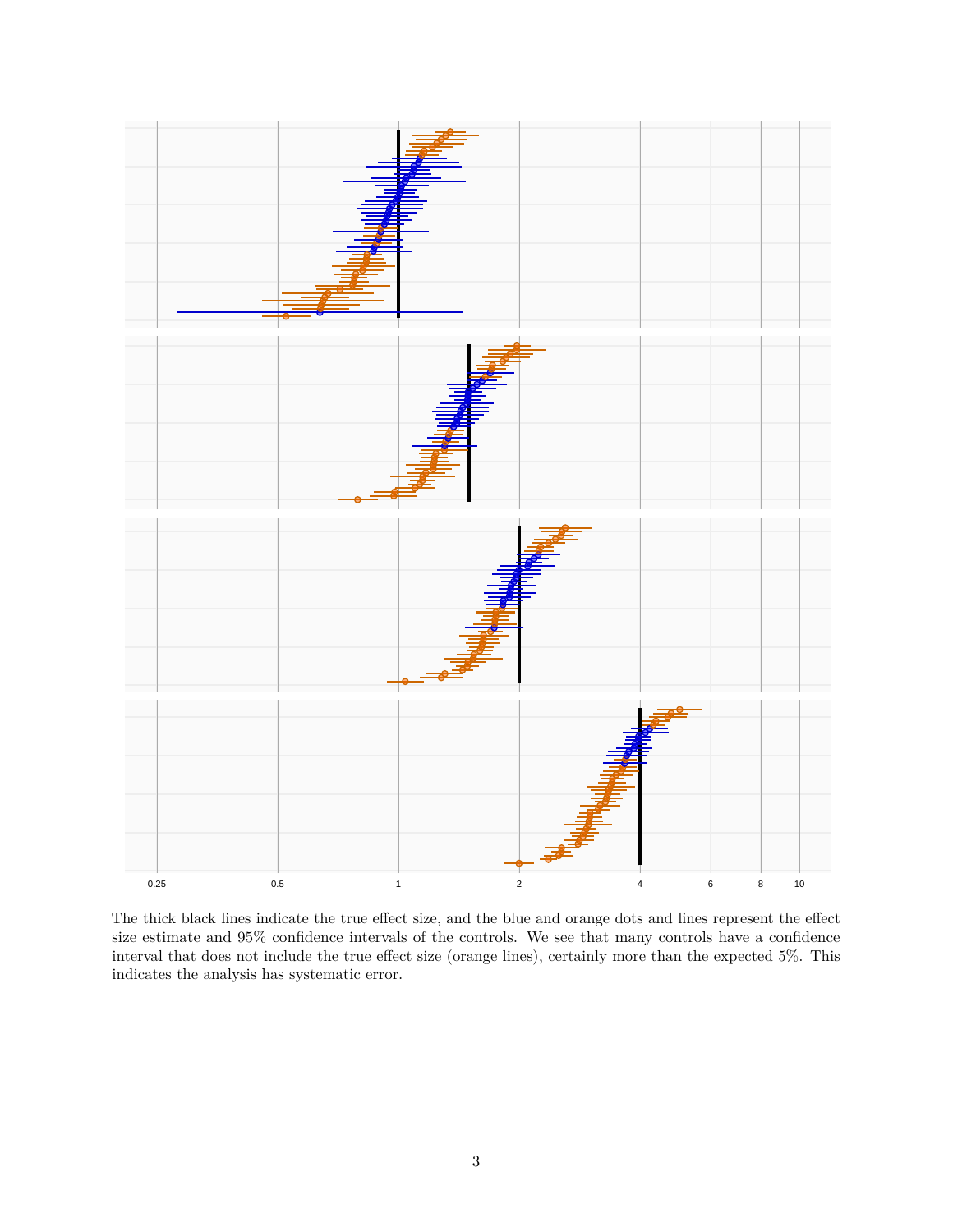## <span id="page-3-0"></span>**4 Systematic error model**

#### <span id="page-3-1"></span>**4.1 Fitting the systematic error model**

We can use the controls to estimate a model for the systematic error:

```
model <- fitSystematicErrorModel(controls$logRr, controls$seLogRr, controls$trueLogRr)
model
```

```
## meanIntercept meanSlope logSdIntercept logSdSlope
## -0.06655103 0.93329424 -1.67417066 0.01575879
## attr(,"CovarianceMatrix")
## [0,1] [0,2] [0,3] [0,4]## [1,] 5.645229e-04 -0.0005483258 9.364782e-05 -0.0001833231
## [2,] -5.483258e-04 0.0009044631 -1.934024e-04 0.0003556884
## [3,] 9.364782e-05 -0.0001934024 9.131157e-03 -0.0087454417
## [4,] -1.833231e-04 0.0003556884 -8.745442e-03 0.0137776815
## attr(,"LB95CI")
## [1] -0.1131192 0.8743497 -1.8614591 -0.2142986
## attr(,"UB95CI")
## [1] -0.01998289 0.99223878 -1.48688221 0.24581617
## attr(,"class")
## [1] "systematicErrorModel"
```
We see that the intercept of the mean is slightly lower than 0, indicating the analysis is negatively biased when the null is true. We can also visualize the model:

**plotErrorModel**(controls\$logRr, controls\$seLogRr, controls\$trueLogRr)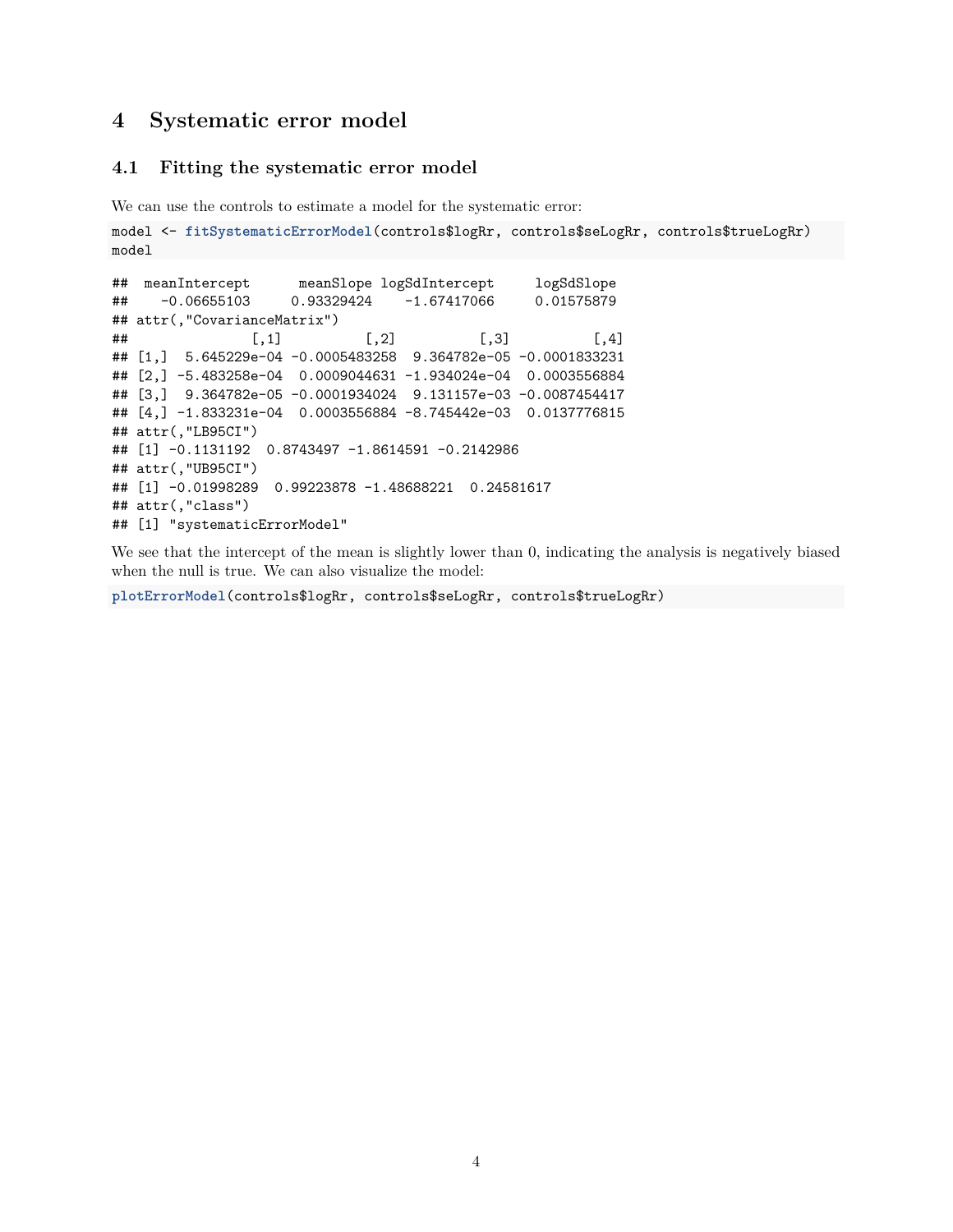

Here we see how systematic error changes as a function of the true effect size. As visible, the model assumes the mean and standard deviation (SD) of the error distribution are linearly related to the true effect size. For this plot, the mean and SD are also estimated at each true effect size independently, allowing us to evaluate whether the linearity assumption is far off.

#### <span id="page-4-0"></span>**4.2 Evaluating the calibration**

To evaluate whether our estimation of the systematic error distribution is a good one, we can test whether the calibrated CI is truly calibrated, meaning the fraction of controls where truth is inside the calibrated CI is approximately the specified width of the CI. We also evaluate 'centeredness', whether truth outside of the CI is equally distributed above and below the CI:

```
plotCiCoverage(controls$logRr,
               controls$seLogRr,
               controls$trueLogRr,
               crossValidationGroup = controls$outcomeName)
```
## Fitting error models within leave-one-out cross-validation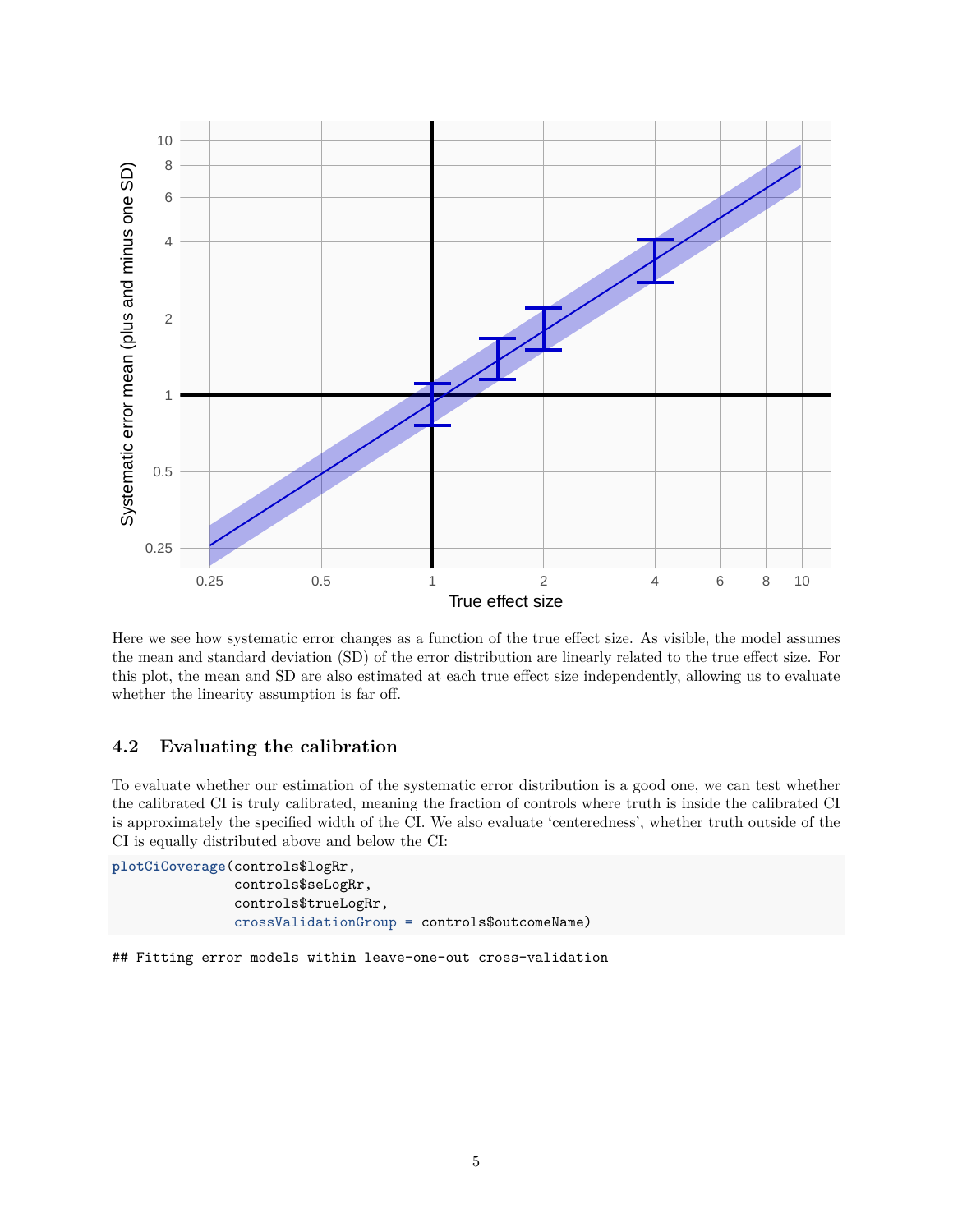

The data shown here is produced using a leave-one-out cross-validation. It is important to remember that for this dataset positive controls were generated based on negative controls and will therefore be correlated. To perform an unbiased evaluation the 'one' in the leave-one-out should therefore be the group of a negative control *and* its derived positive controls, and this is achieved by specifying the crossValidationGroup argument. Thus, in this evaluation for each negative control and the positive controls derived from that negative control, we fit systematic error models using all other controls, and compute calibrated CIs for the left-out controls across a wide range of widths.

In the graph the dashed lines indicate a perfectly calibrated study. We see that the calibrated CIs are much closer to the ideal than the uncalibrated CIs.

# <span id="page-5-0"></span>**5 Confidence interval calibration**

#### <span id="page-5-1"></span>**5.1 Calibrating the confidence interval**

We can now use the estimated systematic error model to compute the calibrated CI for our outcome of interest:

ci <- **calibrateConfidenceInterval**(outcomeOfInterest\$logRr, outcomeOfInterest\$seLogRr, model) ci

```
## logRr logLb95Rr logUb95Rr seLogRr
## 1 -0.3117815 -0.7254078 0.1067071 0.2122781
exp(ci[,1:3])
```
## logRr logLb95Rr logUb95Rr